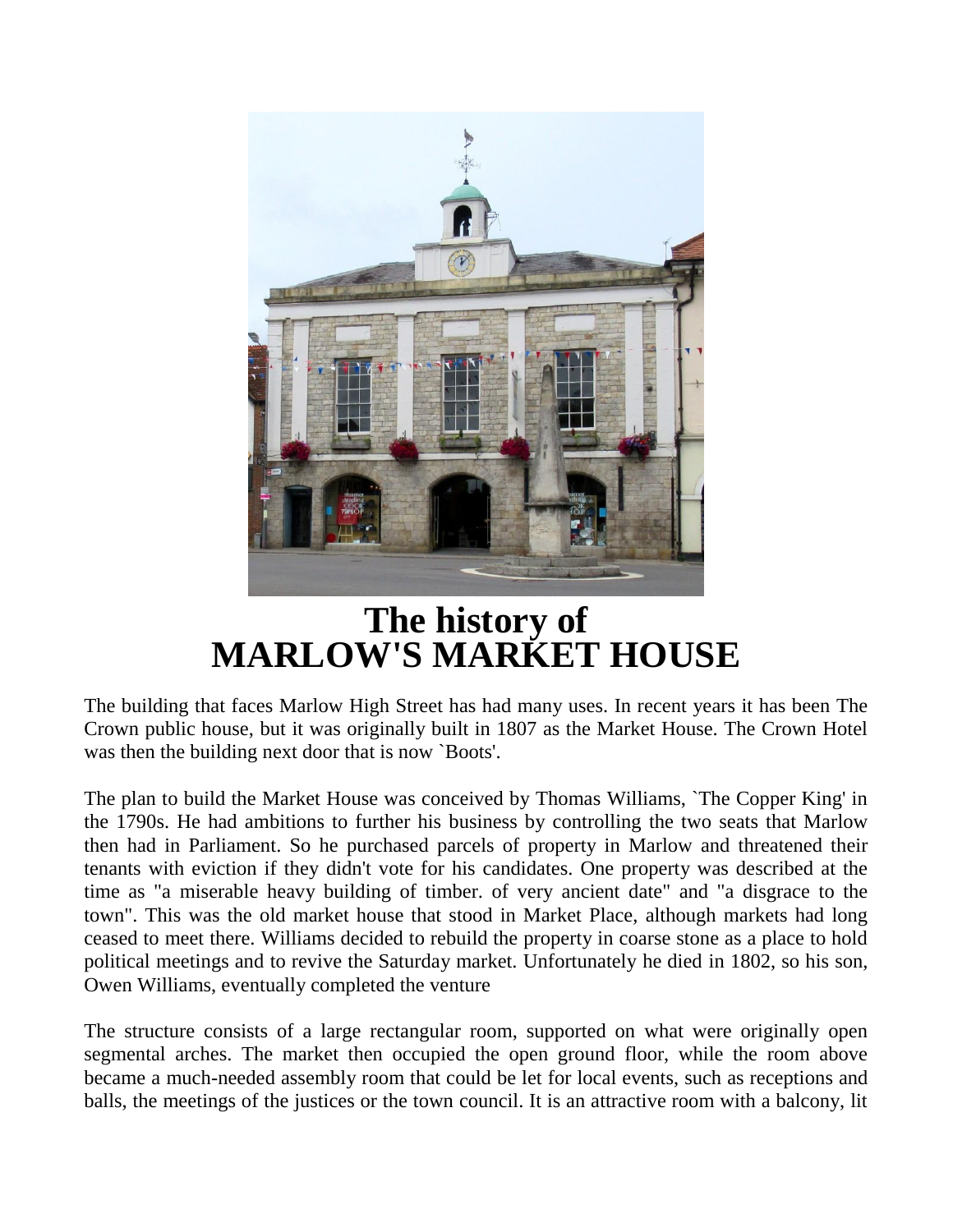by three large windows that look down the High Street, separated externally by doric pilasters in classical style. The tiled roof is topped by a simple wooden cupola, containing the town clock. This was presented to the town by Pascoe Grenfell, who was Owen Williams' partner and who joined him as MP for Marlow, 1807-20. Both the weathervane above, and the railings to the balcony within, still feature a chough (or crow), which was the Williams family crest.

The Market House is not distinguished architecturally and has been better described as just "a substantial edifice", although it is listed and is much prized by the people of Marlow. The architect is shown as `Mr Wyatt'. This was probably Samuel Wyatt, rather than his more famous brother, James Wyatt RA.

Samuel had just completed Temple House for Williams and also designed some of the buildings at Temple Mill. The contractor was Benjamin Gray; the mason, J. Smith; and the carpenter, Mr Bond, probably all local men

The revived market did not prove a success. It was described in 1830 as "very trifling" and in the mid19<sup>th</sup> century as "ill supplied". It lapsed shortly after. Meantime, an area behind the left arch (as you face the building) was used as the Marlow town lock-up, which can still be seen, although it now has a different purpose. (The town stocks were not removed from the Market Place until 1876 and are now in the County Museum at Aylesbury). Later, the same arch was used to house the town's fire engine. There were lights round the arch and a rope to pull a bell that summoned the brigade from their jobs in the town. When a modern horse-drawn engine was acquired, the firemen had to catch and harness the horses from the field behind, before galloping off to put out the fire.

Eventually, the adjoining Crown Hotel took over the assembly room, which became the ballroom, although public meetings and entertainments continued to be held there until the 1960s.

.

In 1880, the Market House and the Crown Hotel were attacked by rioters, who broke many of the windows. This was a reaction to the election to Parliament of Thomas Price Williams, who had used the building as his Conservative Party headquarters.

Then in 1886 the whole building became an extension to the hotel, although the Williams family still owned the building as late as 1903. The interior was much altered, including the installation of a stately staircase. Many famous people stayed in the hotel, including, it is rumoured, J K Jerome, when he was writing *Three Men in a Boat*.<br>The weathervane still features the chough of



*the Williams family crest*